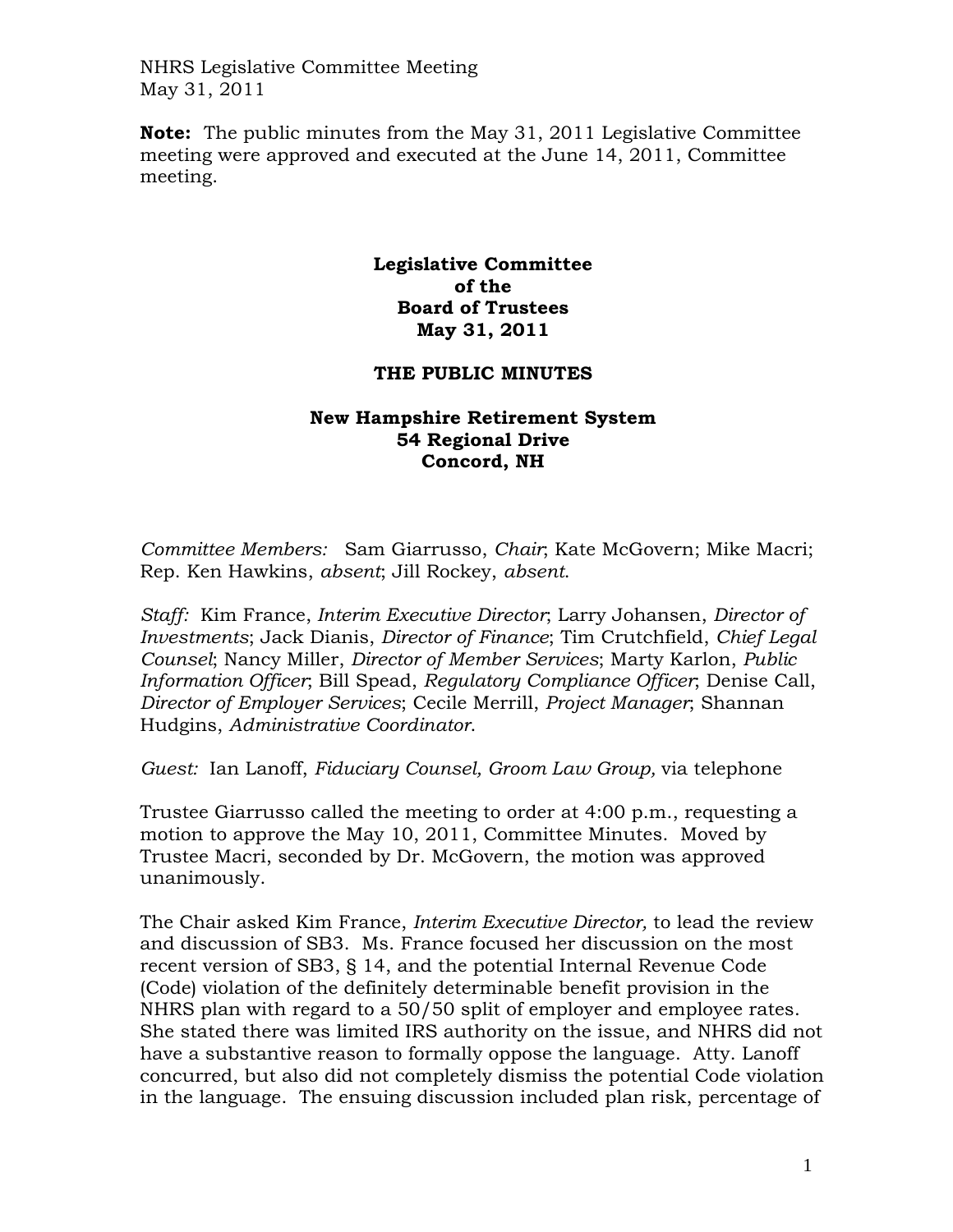normal cost to employees, medical subsidy issues, and the costs associated with obtaining a confirmation from the IRS.

Trustee Giarrusso then asked Ms. France to discuss SB3, § 27, Recalculation of Employer Rates; Recertification. She stated that the proposed legislation was specific in which rates were to be used, and that both she and Board Chair Shapiro and reached out to Atty. Lanoff for clarification. Ms. France then asked him to discuss his findings.

Atty. Lanoff stated that the proposed language directing the Board of Trustees to use specified rates in recertification was a direct violation of the Board's authority as protected by the New Hampshire State Constitution, as well as extant legislation. If § 27 were adopted as written, the Board of Trustees would be faced with suing the State of New Hampshire, challenging those provisions on constitutional grounds. Following discussions he had with the Board Chair and Ms. France, Atty. Lanoff stated that he believed it was in the best interest of NHRS to offer alternative language, which he had crafted and was before the Committee, to the Legislature to protect the Board's statutory authority and avoid potential litigation.

Trustee Giarrusso challenged the crafting of proposed language for the Legislature without benefit of proper process and procedure, noting that any proposed language must first be presented to the Legislative Committee. Once reviewed and vetted, the proposal would move from the Committee, to the full Board for approval and adoption. Ms. France noted the time constraints presented by the NH Legislature, stating that her goal in reaching out to the Board Chair and tapping fiduciary counsel for legal opinion was to protect the System and the assets of the Trust. Trustee Giarrusso asked to go on the record as stating he was concerned about any legislative recommendations developed in isolation, without benefit of the vetting process through the Legislative Committee to the full Board.

Following a discussion about the May 10, 2011, Board adoption of new assumptions and perceived misunderstandings of the actions taken, Trustee Giarrusso requested a copy of the May Board meeting recording, as well as a transcript of the consulting actuary's presentation. He also requested that Groom Law Group memorandum dated May 26, 2011, be added to the June Board Meeting Agenda as an action item. In explaining his request, Trustee Giarrusso asked that a letter to the Legislature be crafted noting that although the memorandum had been sent, the full Board of Trustees would review and discuss it at the June 14, 2011, meeting and then communicate its decision. A discussion of timing, particularly the Committee of Conference schedule, followed and staff emphasized the narrow window of opportunity to affect critical language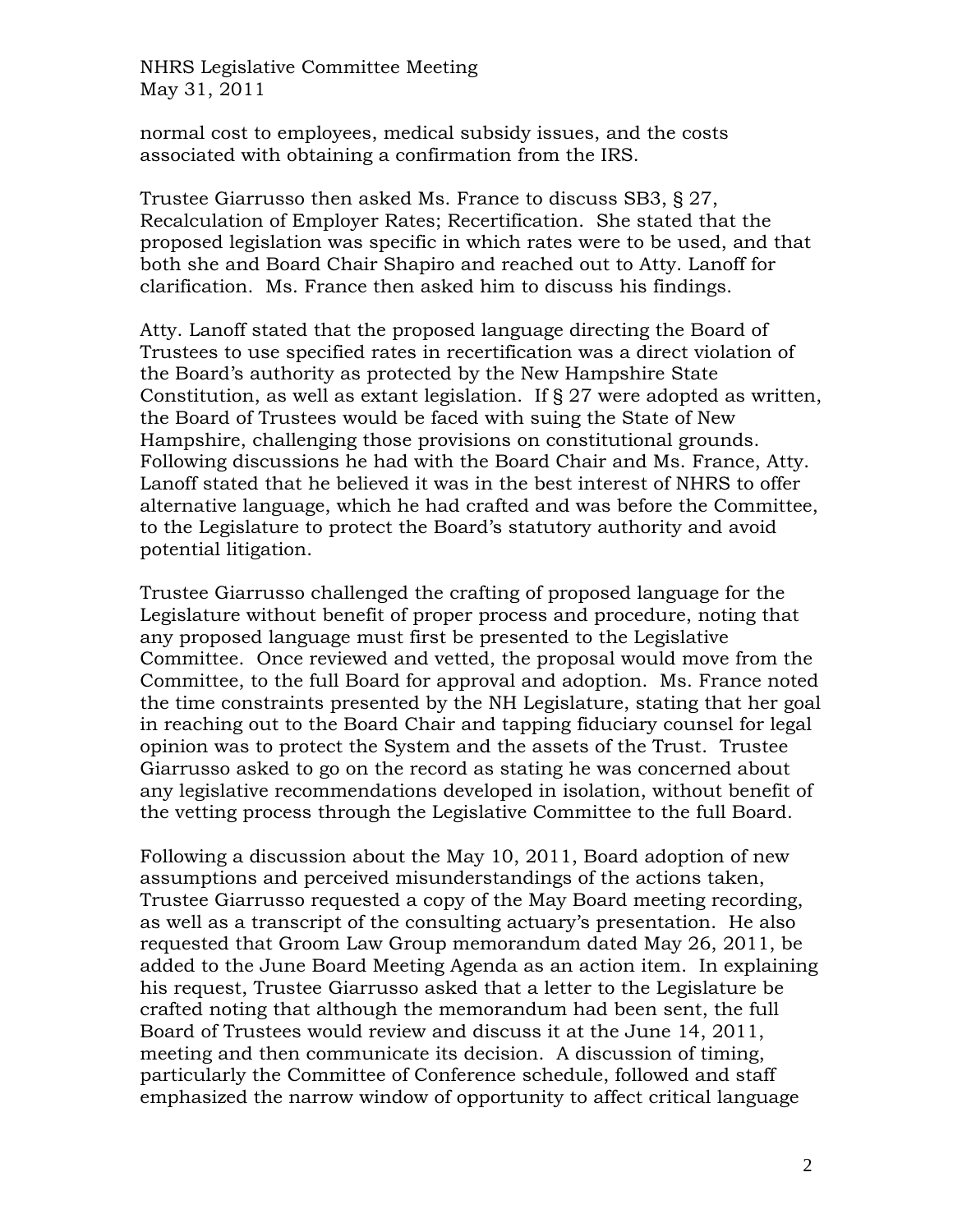changes in the pending legislation. Trustee Giarrusso stated he did not support the legislative language provided by Groom Law Group, nor the process by which it was provided to the Legislature, and would discuss the matter at the June 14, 2011, Board meeting.

He asked Ms. France to continue with the Agenda, and she asked the Committee to take note of the effective date of the bill, that if enacted, was July 1, 2011, as noted on page 17. She reiterated her concern that the NHRS would not be capable of implementing the legislation, and asked Mr. Spead to comment. He focused his comments on the administration of the legislation, separate from PensionGold implementation, noting that inconsistent dates regarding commencement of service and vested status existed throughout the document. Those inconsistencies both created plan administration difficulties and failed to account for every employee class. Ms. France noted that the term "vested" was not defined in the RSA, and therefore, the System could not proffer a definition for the Legislature. She also addressed the nebulous category of vested deferred members created by the legislation that left members without death benefits between their retirement date and their eligibility to receive their pension annuities. Despite her comments throughout the legislative process, this unintended consequence had only become apparent to legislators with too little time to craft very difficult language.

On a motion by Dr. McGovern, seconded by Trustee Macri, the Legislative Committee voted to report to the Board that on the advice of fiduciary counsel, the proposed language in SB3 will not impede the NHRS Board of Trustee's authority to set the rates at 7.75% for FY 2012 and 2013.

Ms. France addressed a legislator's request for the employer assessment spiking estimator to be developed and posted on the website prior to enactment of HB 462, noting that she had carefully discussed the timeframe for the actuary, costs, and the need to implement such a bill only when it became law. Dr. McGovern informed the Committee that in an email with Rep. Hawkins, he had told her that the Legislature did not need the estimator yet.

In reporting to the study of a Defined Contribution Plan, as directed by the Board, Ms. France asked that the scope of the study be narrowed, and reported that the cost would be between \$100-200K. She referenced SB3 §23 as the legislation establishing a study committee and asked that the Committee carefully consider the expenditure of trust funds assets for the endeavor.

Moving to other pending legislation, Mr. Dianis discussed HB2 and HB1, noting that the Senate would be voting on June 1, 2011. HB1 was the